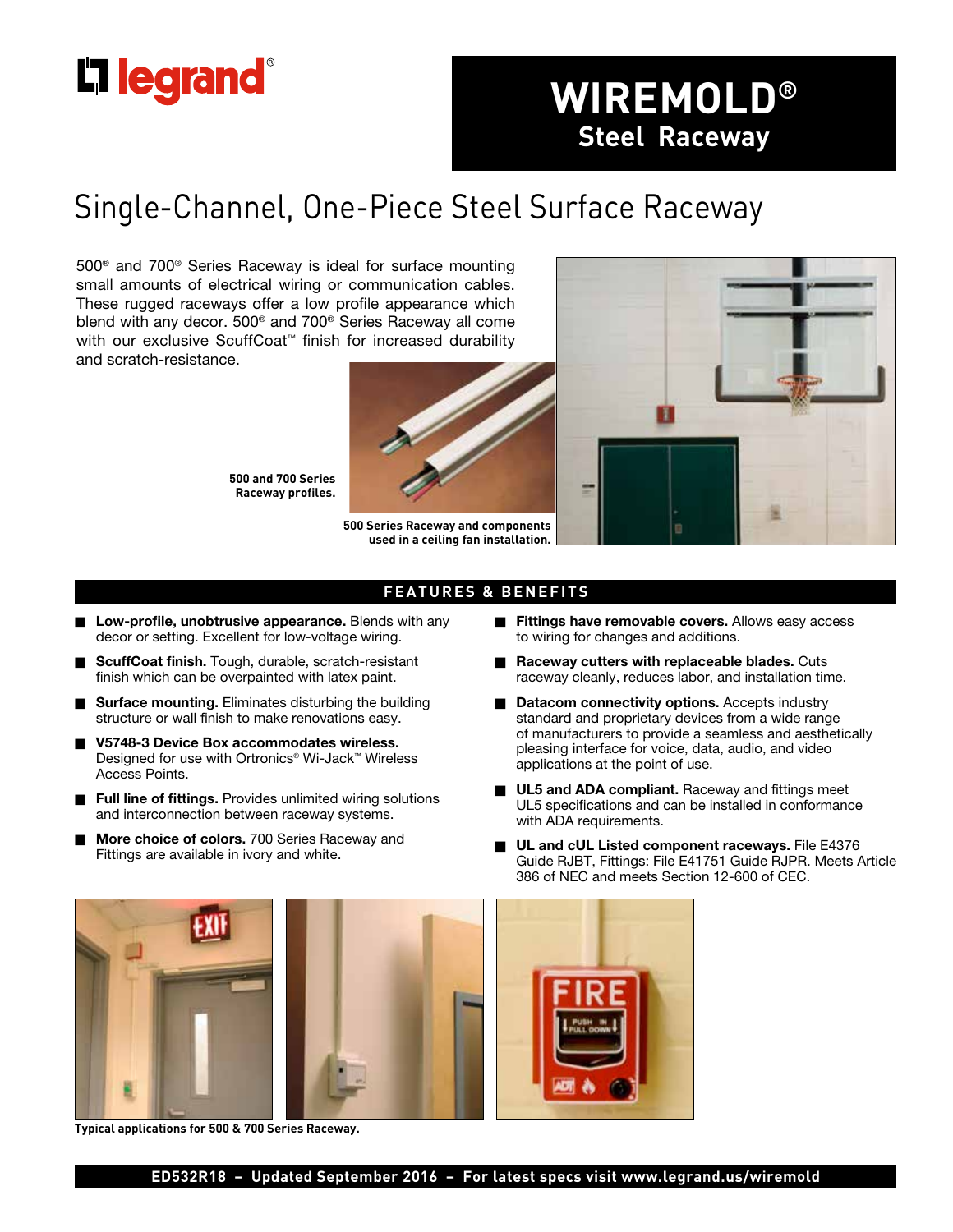

### **V500 & V700 Series Wire Fill Capacity Charts**

| V500/V700 Series Raceway Wire Fill Capacities for Power |        |              |                                                            |                    |  |  |
|---------------------------------------------------------|--------|--------------|------------------------------------------------------------|--------------------|--|--|
| <b>WIRE SIZE</b><br><b>THHN/THWN</b>                    | inches | O.D.<br>(mm) | <b>NUMBER OF CONDUCTORS 40% FILL</b><br><b>V500 SERIES</b> | <b>V700 SERIES</b> |  |  |
| <b>14 AWG</b>                                           | 0.111  | (2.8)        |                                                            | 10                 |  |  |
| <b>12 AWG</b>                                           | 0.130  | (3.3)        | 5                                                          |                    |  |  |
| <b>10 AWG</b>                                           | 0.164  | (4.2)        | ◠<br>c                                                     |                    |  |  |

| V500/V700 Series Raceway Wire Fill Capacities for Communications |                        |                      |                |                    |            |                    |            |
|------------------------------------------------------------------|------------------------|----------------------|----------------|--------------------|------------|--------------------|------------|
|                                                                  |                        | <b>O.D.</b>          |                | <b>V500 SERIES</b> |            | <b>V700 SERIES</b> |            |
|                                                                  | <b>CABLE/WIRE SIZE</b> | inches               | (mm)           | <b>20% FILL*</b>   | 40% FILL** | 20% FILL*          | 40% FILL** |
| <b>UNSHIELDED</b>                                                | 4-pair, 24 AWG, Cat 3  | 0.190                | (4.8)          |                    |            |                    |            |
| TWISTED PAIR                                                     | 4-pair, 24 AWG, Cat 5e | 0.210                | (5.3)          |                    |            |                    |            |
|                                                                  | 4-pair, 24 AWG, Cat 6  | 0.250                | (6.3)          |                    |            |                    |            |
| <b>TELEPHONE</b>                                                 | 2-pair, 24 AWG         | 0.140                | (3.6)          | 2                  |            | 3                  | ี          |
|                                                                  | 3-pair, 24 AWG         | 0.150                | (3.8)          |                    |            |                    |            |
|                                                                  | 4-pair, 24 AWG         | 0.190                | (4.8)          |                    |            |                    |            |
|                                                                  | 25-pair, 24 AWG        | 0.410                | (10.4)         |                    |            |                    |            |
| <b>COAXIAL</b>                                                   | <b>RG58/U</b>          | 0.195                | (5.0)          |                    |            |                    | 3          |
|                                                                  | <b>RG59/U</b>          | 0.242                | (6.1)          |                    |            |                    |            |
|                                                                  | <b>RG62/U</b>          | 0.242                | (6.1)          |                    |            |                    |            |
|                                                                  | RG6/U                  | 0.270                | (6.9)          |                    |            |                    |            |
| TWINAXIAL                                                        | 100 Ohm                | 0.330                | (8.4)          | 0                  | 0          | 0                  |            |
| <b>SHIELDED</b>                                                  | TYPE <sub>1</sub>      | 0.390                | (9.9)          |                    |            |                    |            |
| TWISTED PAIR                                                     | TYPE 2                 | 0.465                | (11.8)         |                    |            |                    |            |
|                                                                  | TYPE 3                 | 0.245                | (6.2)          |                    |            |                    |            |
| <b>FIBER</b>                                                     | Mini ZipCord           | $0.079 \times 0.157$ | $(2 \times 4)$ | 3                  | հ          |                    | 8          |
|                                                                  | ZipCord                |                      | $(3 \times 6)$ |                    |            |                    |            |
| Round 4 Strand Fiber                                             |                        | 0.187                | (4.8)          |                    |            |                    |            |
| Round 6 Strand Fiber                                             |                        | 0.256                | (6.5)          |                    |            |                    |            |

**\* 20% cable fill is calculated to approximate reduction in cable capacity due to connectors mounted within raceway and fittings that may restrict cross sectional area.**

**\*\* 40% cable fill is the maximum designed cable fill based on a proposed revision to TIA/EIA 569-A.**



Download this product's PEP ecopasport environmental product declaration at www.legrand.us/resources-and-downloads. This declaration conforms with ISO 14025 and 14040 and is in alignment with EN 15804.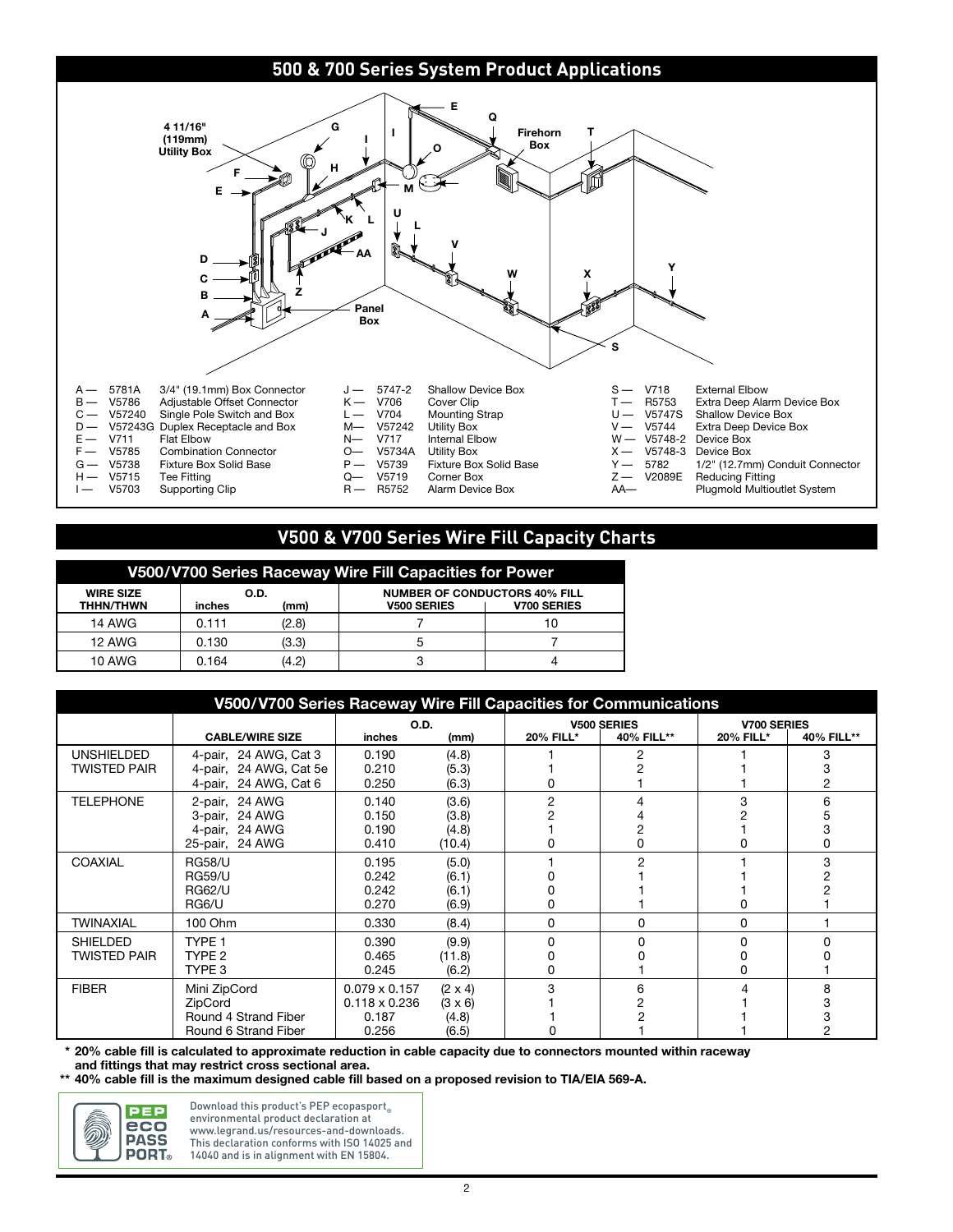

**NOTE: Use #6 flat head screws with all fittings requiring screws except V504/V704, and V57200 Series; with V504/V704 use #8 pan head screws; with V57200 Series use #8 flat head screws.**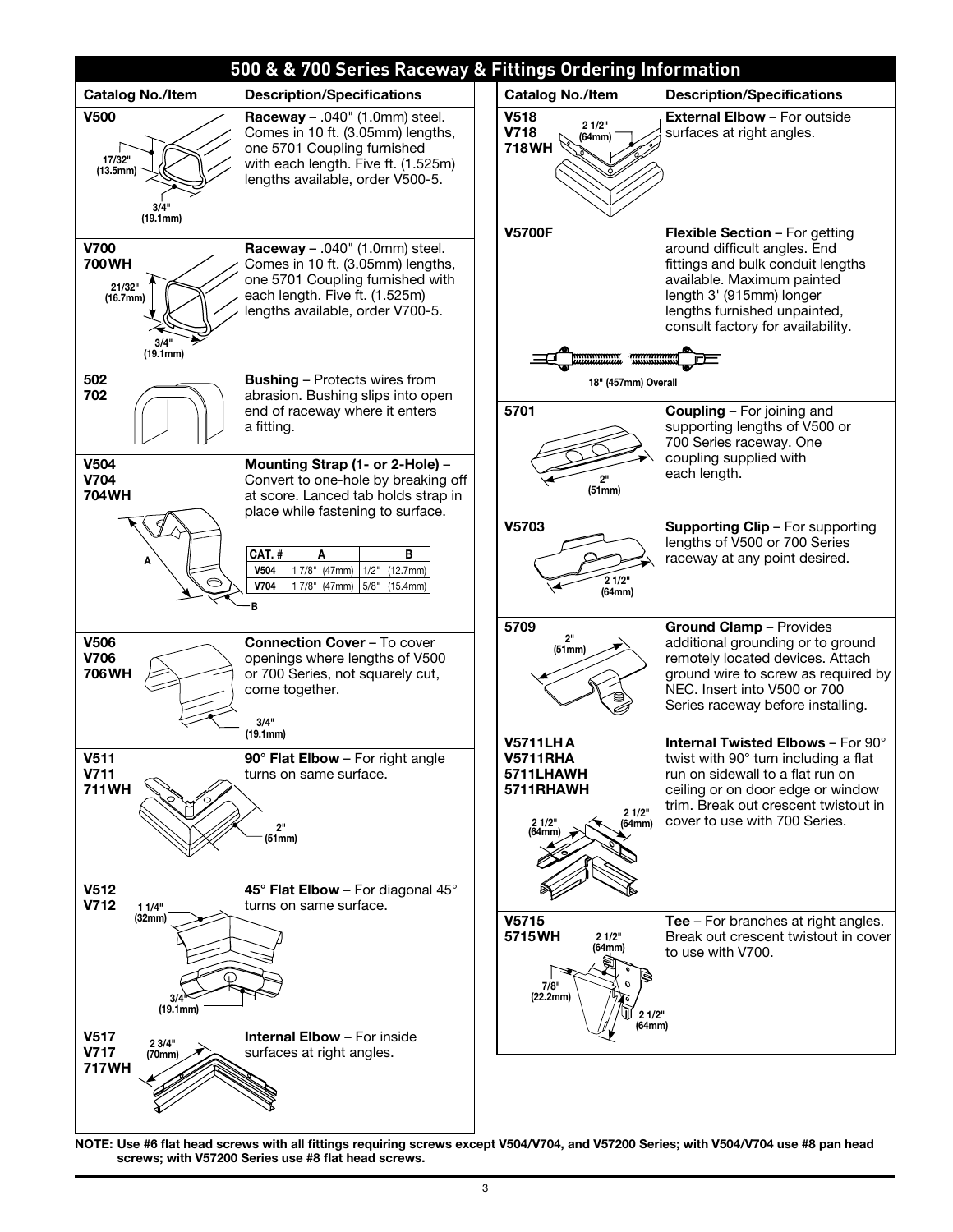

**NOTE: Use #6 flat head screws with all fittings requiring screws except V504/V704, and V57200 Series; with V504/V704 use #8 pan head screws; with V57200 Series use #8 flat head screws.**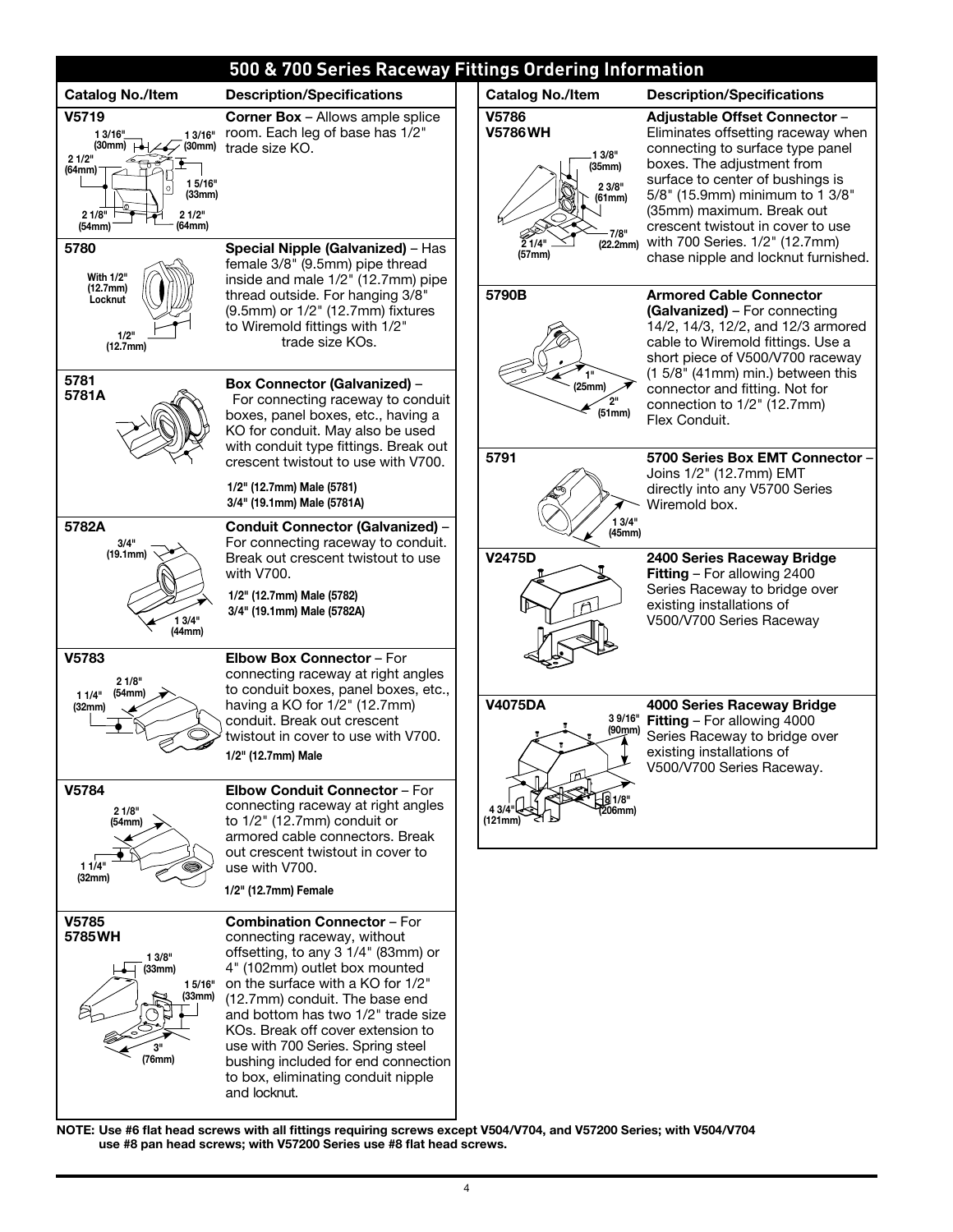

**NOTES: Covers on this page have double twistouts. Break out lower twistout for use with V500, and both twistouts for use with V700. \* V5744-2 and V5744S-2 Base and V5747-2 and V5748-2 Base have 1/2" and 1" concentric trade size KOs and a 1 13/16" x 2 7/8" (47mm x 73mm) rectangular KO to permit mounting on a one-gang in-wall outlet box.**

- $*$  **Replace V with VC or WH with WHC to denote Canadian version Agency approved for sale in Canada. <sup>®</sup>**
- **† Larger gangs available, consult factory.**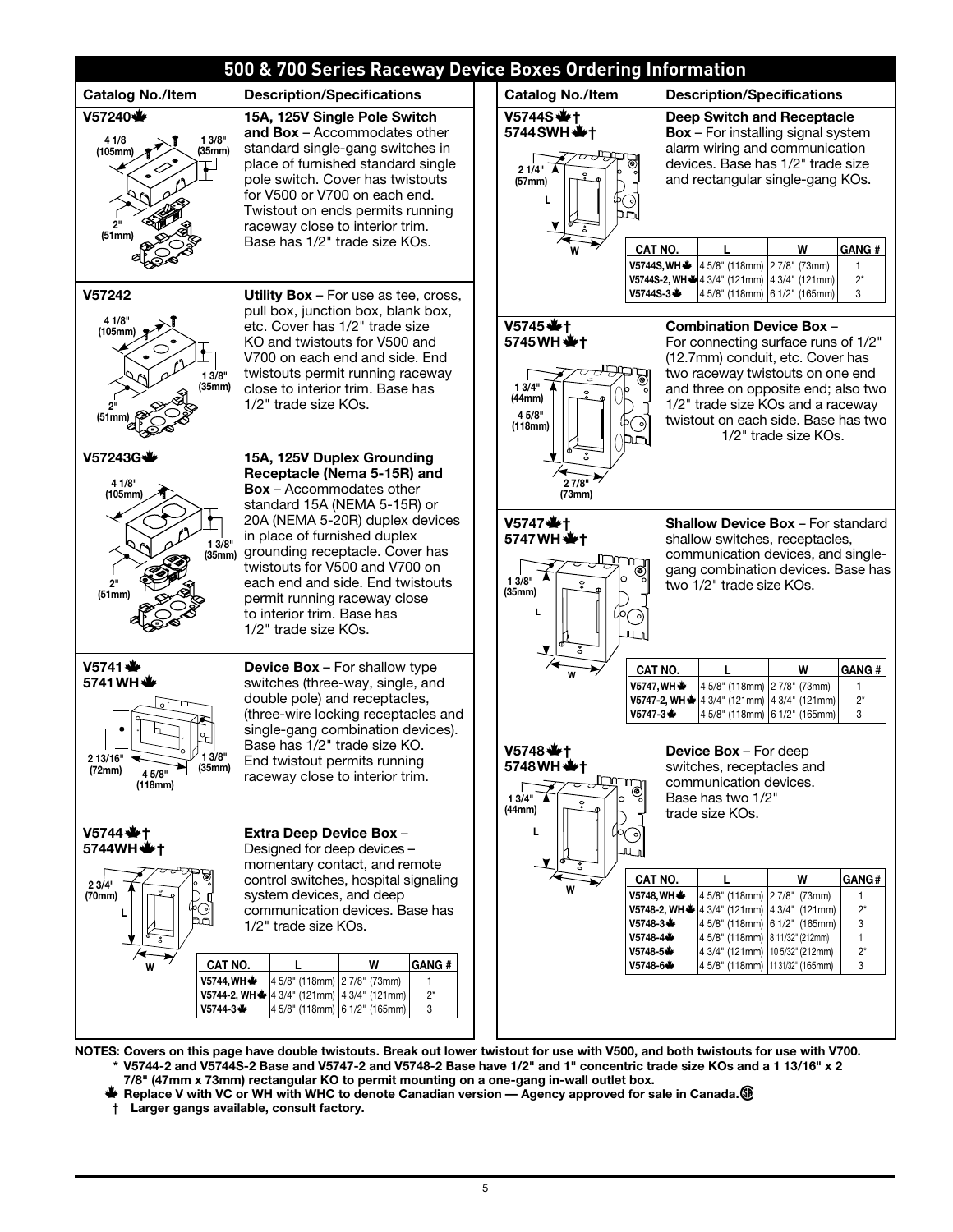

- **NOTES: Covers on this page have double twistouts. Break out lower twistout for use with V500, and both twistouts for use with V700. \* V5744-2 and V5744S-2 Base and V5747-2 and V5748-2 Base have 1/2" and 1" concentric trade size KOs and a 1 13/16" x 2** 
	- **7/8" (47mm x 73mm) rectangular KO to permit mounting on a one-gang in-wall outlet box.**
	- **W** Replace V with VC or WH with WHC to denote Canadian version Agency approved for sale in Canada. The
	- **† Larger gangs available, consult factory.**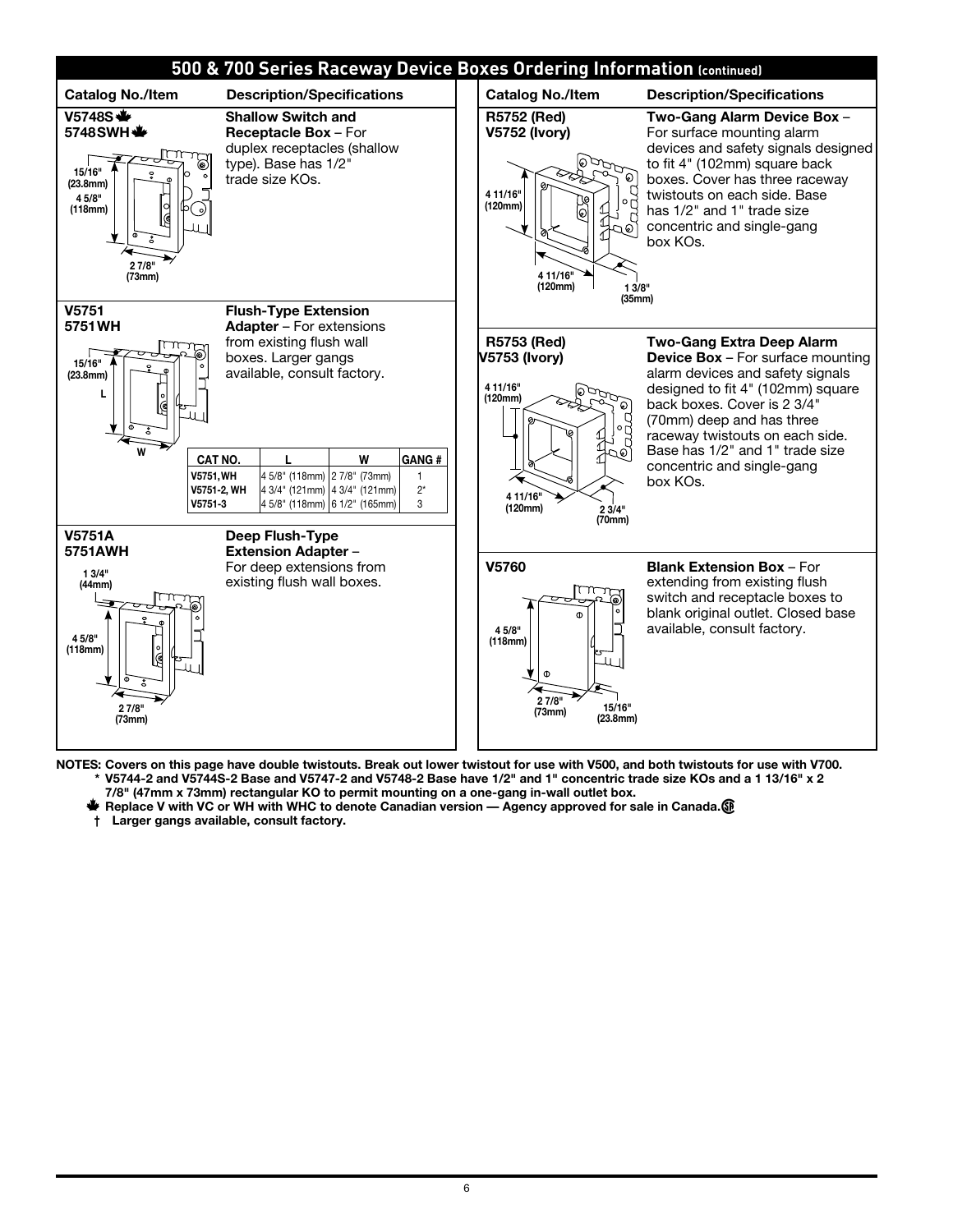

**NOTE: Covers have double twistouts; Lower twistout for V500, and both twistouts for V700.**

**W** Replace V with VC or WH with WHC to denote Canadian version — Agency approved for sale in Canada.  $\circledR$ 

**\* These boxes are not designed to support ceiling fans. For fan applications, use V5738AF.**